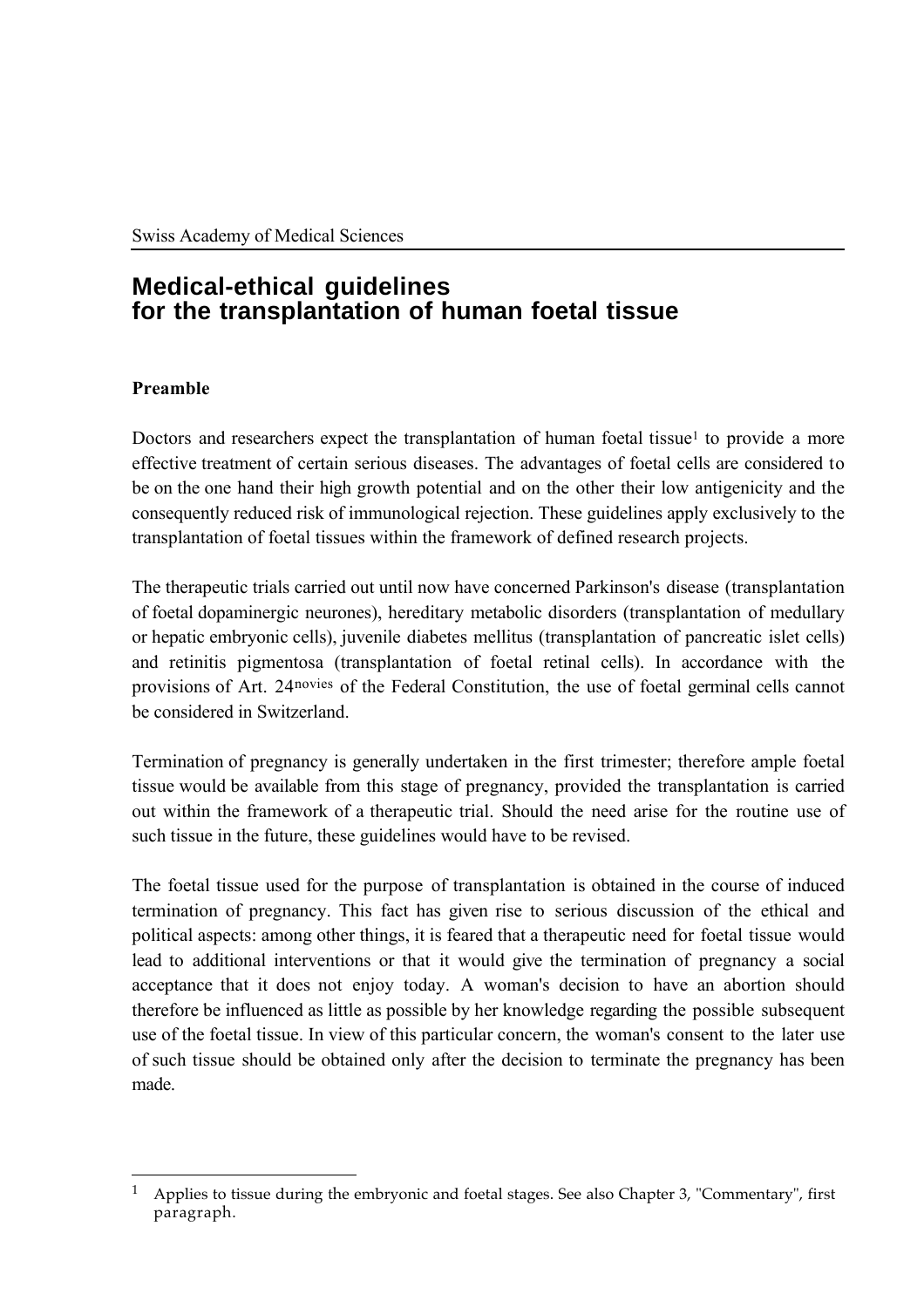Transparency concerning the procedure is essential, i.e. all the necessary relations and contacts between the medical teams involved in the removal and transplantation of the foetal tissue must follow a clearly defined procedure. A Coordinating Office will be set up, which will create the contacts between the medical teams involved and will keep an appropriate protocol. This Coordinating Office will be under the supervision of the Central Ethical Committee of the SAMS.

In view of the ethical pluralism that exists in our society, the new therapeutic possibility must be made available, while at the same time the opinions of those who reject it for reasons of conscience must be respected.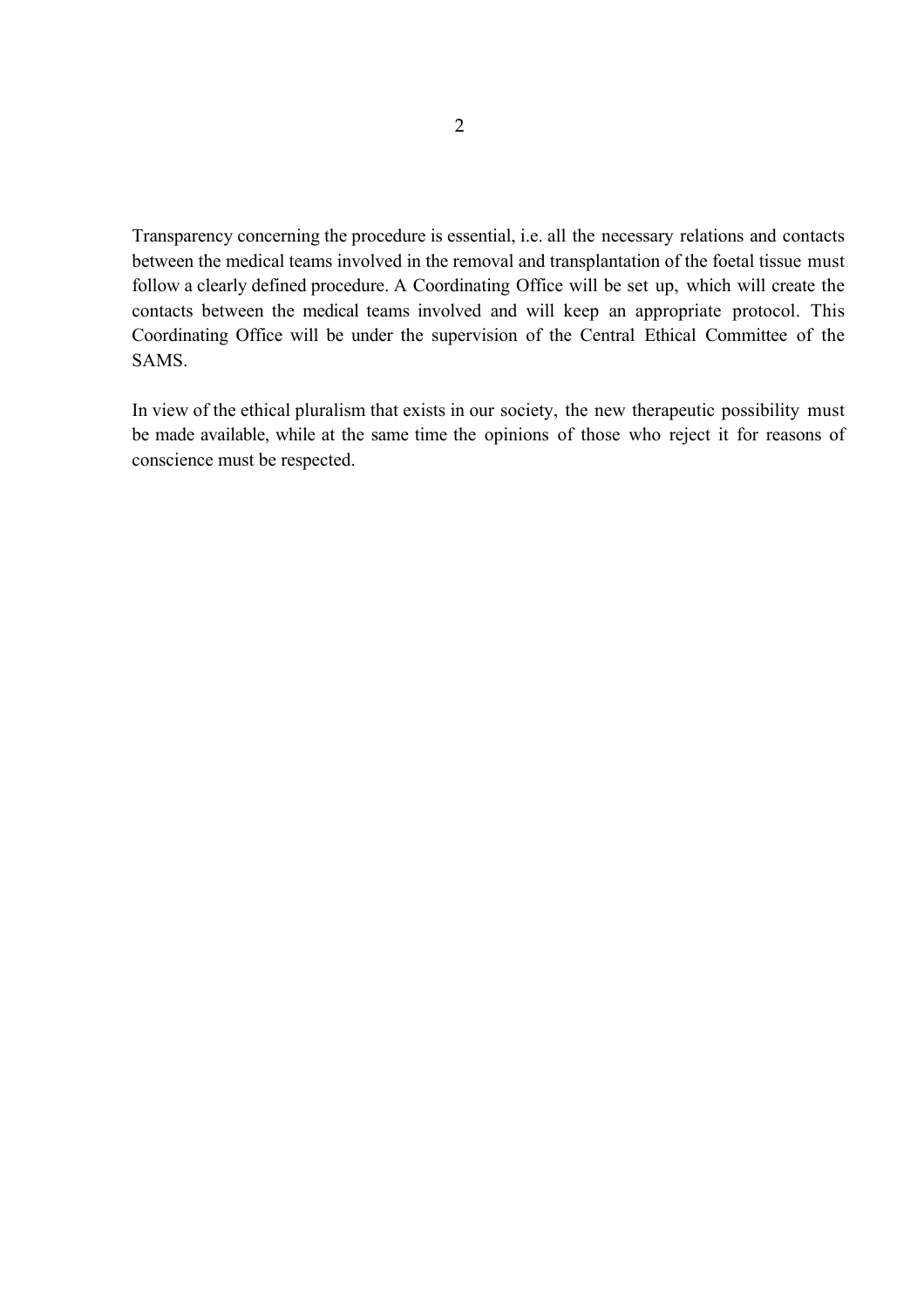#### **1. ETHICAL STANDARDS**

#### **1.1 Respect for the foetus; exclusion of any commercial use**

Because of its human entity, the foetus is entitled to appropriate respect. The foetus, its organs and its cells, as such, must not be the subject of any kind of commercial transaction. In particular, any reward to the woman for the donation of tissue must be strictly refused and any agreement on direct or indirect advantages in this connection between the medical teams that remove and transplant foetal tissue is forbidden.

#### **1.2 Indications**

A transplantation of foetal tissue may be carried out only if it is medically and scientifically indicated.

#### **1.3 Declaration of consent by the woman**

When a woman decides on termination of a pregnancy, this does not mean that she ipso facto loses the possibility of deciding on the subsequent fate of the foetus. Tissues and cells from the foetus may therefore not be used with-out her written consent. However, the question of the possible scientific or therapeutic use of foetal tissue must be put to a woman only if her decision to undergo termination of a pregnancy is already clearly established. Her consent to both the termination of the pregnancy and to the planned use of the foetal tissue must be obtained in writing after appropriate personal discussion. The woman must also give her consent to diagnostic investigations carried out not in the interest of her own health, but for the protection of the health of the recipient of the transplant (e.g. detection of possible infectious pathogens).

#### **1.4 Prohibition of the planned donation of foetal tissue**

The termination of a pregnancy performed for the purpose of providing a third party with transplantable foetal tissue is not permitted. A doctor who knowingly takes part in such an arrangement would be committing a serious violation of the medical-ethical standards. The woman cannot nominate a specific recipient for the tissue obtained from her foetus and does not have the right to information concerning the identity of the recipient.

#### **1.5 Decision on the timing and the procedure for the termination of the pregnancy**

The choice of the timing of the termination of a pregnancy must not be influenced by consideration of the subsequent use of the foetal tissue. In the choice of the timing and the method used for termination of the pregnancy, minor adjustments in view of the purpose for which the foetal tissue is to be used are permitted, provided they do not prejudice the interests of the woman.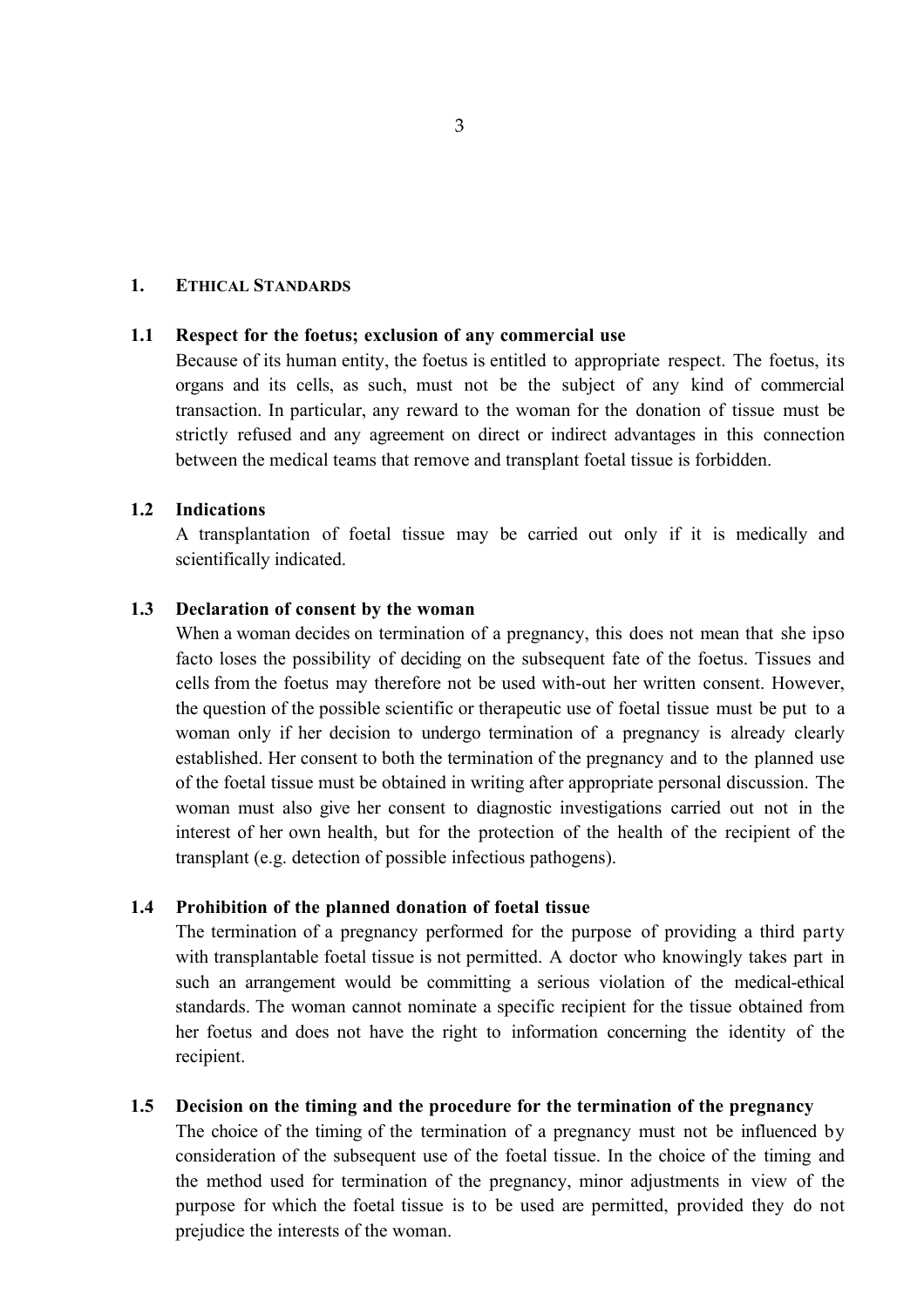# **1.6 Declaration of Consent and obligations of the recipient**

The recipient of the foetal tissue must be informed, in an appropriate manner, of the origin of the tissue that is to be transplanted. He2 must give written consent. The recipient may not be given the possibility to contact the woman concerned in his particular case and may not offer any financial reward by way of inducement or as a form of pressure.

# **1.7 Approval by an ethical committee**

Any transplantation of foetal tissue must take place within the framework of a research project that has been checked and approved by the responsible Ethical Committee.

# **1.8 Reservation concerning a decision of conscience for medical persons**

The medical personnel involved in transplantations must be informed concerning the nature of the tissue and the research project. Each person has the right to refuse to participate, without this being to his disadvantage in any way.

# **1.9 Respect of privacy**

From the ethical point of view, respect of privacy, both of the woman taking part in the research project with foetal tissue and of the recipient, is very important. Medical personnel who are involved in such transplantations must respect, absolutely, the anonymity of both the donor and the recipient.

## **2. REALISATION IN PRACTICE**

# **2.1 Coordinating Office**

In principle, the doctors involved (gynaecologists and transplant surgeons) work independently of one another. A strict separation between the two medical teams is, however, impracticable, because the transplantation of fresh tissue requires direct contact for logistic reasons. In view of the small number of transplantations of foetal tissue that are to be expected in the near future, the best solution in the meantime would seem to be a simple Coordinating Office under the direction of a medical coordinator.

## **2.2 Tasks of the Coordinator**

The coordinator

 $\overline{a}$ 

- registers the names of medical teams that are able to obtain foetal tissue and keeps a record of the timetables of the planned interventions;

<sup>&</sup>lt;sup>2</sup> For the sake of simplicity, the masculine form is used for both genders.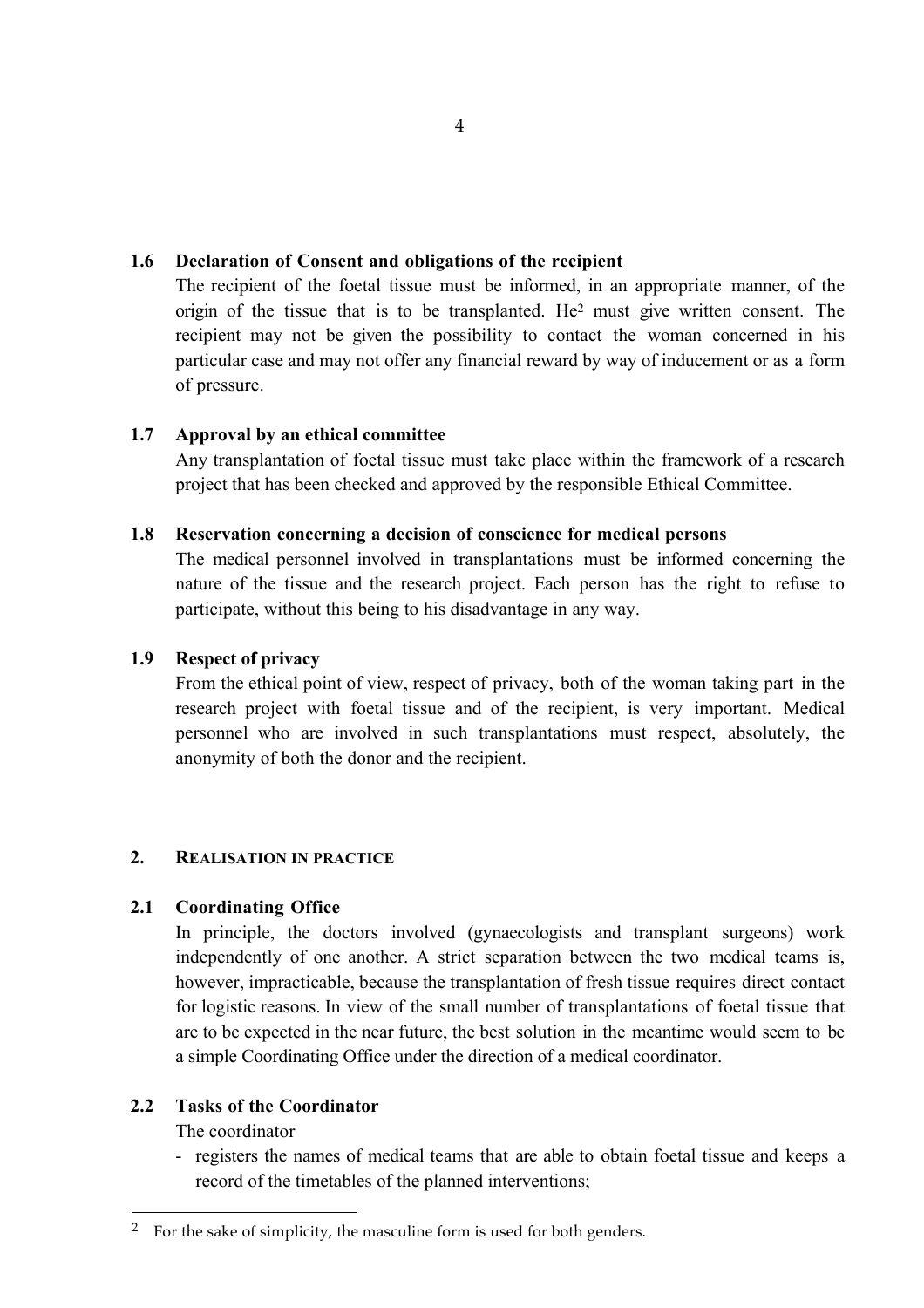- registers the names of medical teams that plan transplantations and notes their needs;
- authorises the hand-over of the foetal tissue by the doctor who has removed it to the surgeon who is to perform the transplantation, after checking the written documentation and finding that it conforms to items 1.1 to 1.7 of these guidelines;
- is responsible for the archiving and anonymisation of all the documents; the list of the persons involved must be kept separate from the other data;
- is responsible for the safekeeping of the data.

The coordinator is provided with the necessary means to fulfil these tasks.

## **2.3 Supervisory authority**

The Central Ethical Committee (CEC) of the SAMS monitors the activity of the coordinator and decides in the event of conflicts or points that are unclear.

The CEC assesses and authorises attempts to make a scientific evaluation of the data stored by the coordinator, which can be accessed only in anonymised form.

## **2.4 Agreement at the international level**

The international exchange of foetal tissue is possible within the framework of cooperative research projects with teams working abroad. In this case, the ethical guidelines in force in our country are applicable, or the requirements in force in the other country if they are more restrictive. The cooperation must be restricted to countries and researchers whose standards are equivalent to those in Switzerland. The CEC and the coordinator must be in agreement with the international exchange of foetal tissue.

### **3. COMMENTARY**

Nomenclature: In embryology, the differentiation is usually made between the embryonic phase (2nd to 10th week of pregnancy) and the foetal phase (from the start of the 11th week of pregnancy). In the literature concerning tissue transplantation that is available today, however, the term "foetal tissue" is always used. This internationally established term is, therefore, also used in these guidelines.

The transplantation of foetal tissue raises the same general questions as organ transplantation. Additional ethical questions arise, however, due to the connection with the subject of termination of pregnancy. From the medical-ethical viewpoint there is no contradiction between the rejection of termination of pregnancy for reasons of conscience and the authorisation of the use, for medical purposes, of foetal tissue that is anyway available.

Re 1.1: Tissues and cells removed from human foetuses must be treated with appropriate respect. This applies even when such tissues or cells are not intended for further use.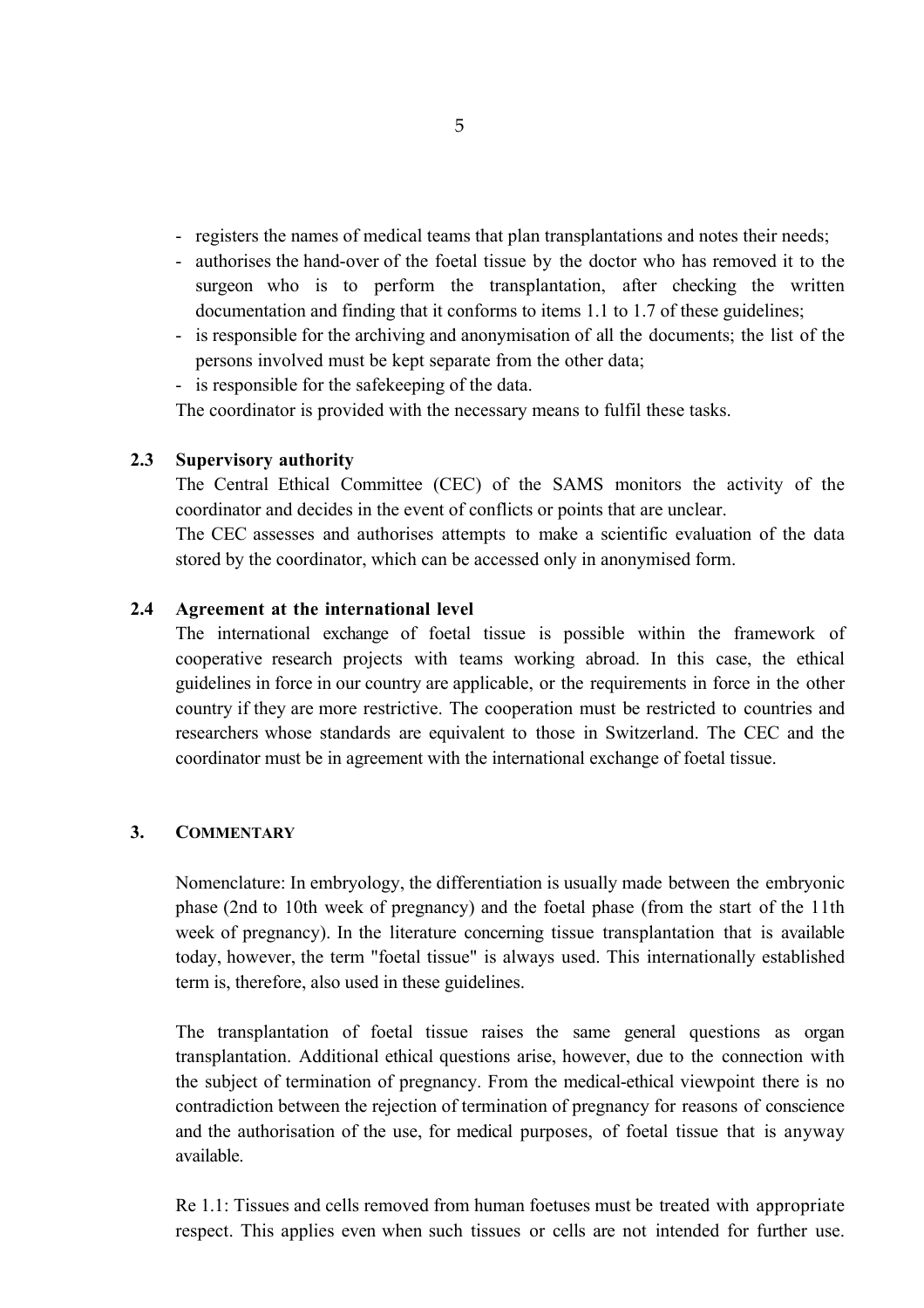According to the SAMS guidelines on Organ Transplantation, any trading in human tissues and organs, and thus also any trading in foetal tissues, is forbidden.

Re 1.2: Transplantations of foetal tissue are at present performed only within the context of experimental therapeutic studies. A transplantation plan must be scientifically documented, and an accurate follow-up control and subsequent retrospective evaluation of the results must be included in the plan.

The coordinator has the task of constantly updating the list of recognised indications for the transplantation of foetal tissues and of submitting this list to the Central Ethical Committee at regular intervals. In this, he works together with medical teams competent in this field.

Re 1.3: The requirement that the woman concerned should give her consent to this procedure in full knowledge of the planned use of the foetal tissue is today self-evident ("informed consent"). This requirement of course does not exclude the doctors and nurses freely answering any questions that the woman may put to them. An under-age woman capable of giving informed consent may herself decide on the possible donation of foetal tissue. Such donations are not permitted in cases of women who are not competent to judge.

The decision to have a pregnancy terminated must be clearly separated from the subsequent use of the foetal tissue. Non-observance of this separation involves two possible dangers, whereby inducement could be made or pressure exerted: on the one hand the woman could be offered material advantages, and on the other subtle pressure of a psychological or social nature are conceivable. For example, in the sense of a utilitarian cost-benefit calculation it could be argued that the "good" (the therapeutic benefit of a transplantation) would outweigh the "bad" (the termination of the pregnancy). Considerations of this nature could confront a woman with the difficult decision of whether she should have her pregnancy terminated or whether she should continue to full term, or they could for the first time confront doctors with the moral problem of termination of pregnancy. The guidelines, however, try to avoid emotional involvement of this type as far as possible, by laying down a clear sequence for the timing of these two essential decisions.

 A further burden for a woman who is prepared to take part in a research project are the requirements for protection of the recipient: in order to protect him from the possible transmission of infections, additional diagnostic tests have to be carried out on the donor which would not be necessary for the maintenance or improvement of her health. The findings of these tests could reveal the presence of unwanted conditions that would only be disturbing for the woman. Examples are certain viral infections (CMV, HCV, HIV, etc.) where, because of the limited therapeutic possibilities at present available, an early diagnosis would bring no advantages and "not knowing" would ensure years free from this worry. In order to protect the interests of both parties - the pregnant woman and the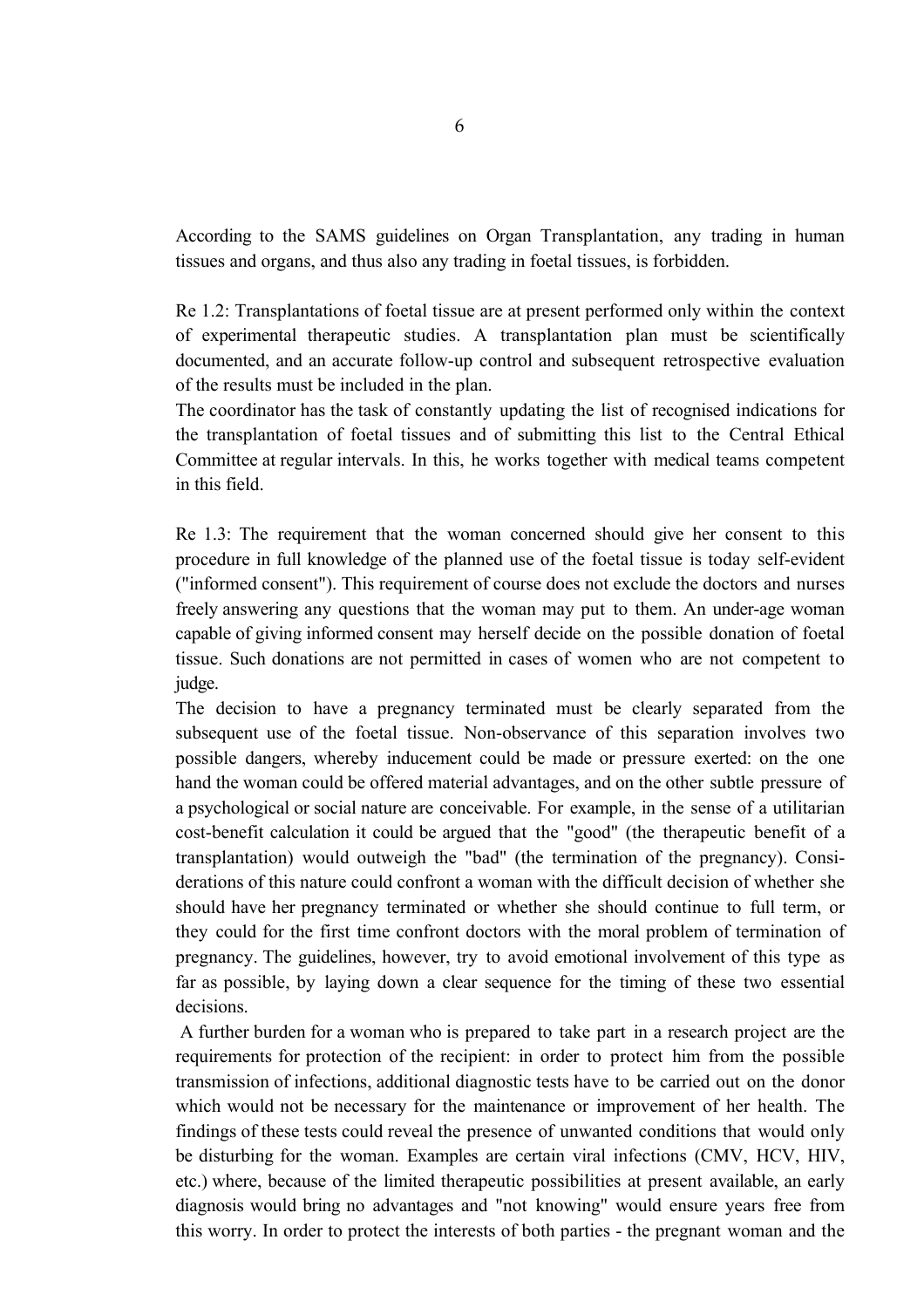recipient of the foetal tissue - the woman's consent for the necessary tests to be carried out must be obtained, after the interest of the recipient and the possible consequences for herself have been explained to her. The similarity to the situation of the blood donor is obvious.

This situation could change in the future, if new techniques are developed by which the microorganisms mentioned above can be reliably detected in the tissue sample itself.

It must once again be expressly emphasised that the doctor should thoroughly discuss the necessary decisions (concerning the termination of the pregnancy, the use of the foetal tissue and the additional tests) with the woman in terms which she understands and should record her decision in writing.

Re 1.4: Individual cases have been reported in which a woman became pregnant with the intention of having the pregnancy terminated in the 3rd month in order to make the foetal tissue available to her father who was suffering from Parkinson's disease. Such procedures are not permitted according to the terms of these guidelines.

Re 1.5: The medical team that undertakes the termination of the pregnancy could be induced to considerably alter the timing of the operation and the procedure, in order to improve the amount or the quality of the transplantable foetal tissue obtained. According to the conditions of these guidelines only minor adjustments are permitted, provided they are not detrimental to the woman's health.

Re 1.6: According to the conditions of the SAMS "Guidelines on Research Investigations in Humans", the recipient must confirm his consent in writing, after the aims and the risks of the project have been explained to him orally and presented in writing, in terms he can understand.

The recipient could perhaps blame a later, unfavourable development of his disease on certain properties of the transplanted material and on this account could make claims against the woman taking part in the research project. In order to exclude all conceivable legal claims in this respect, from the outset, the woman concerned must be relieved of any responsibility of this nature.

In connection with the use of foetal nerve tissue, one is sometimes confronted with the concept of a "transplantation of the personality". This idea is unrealistic, because only fragments of brain tissue or isolated cells can be transplanted, but not the characterforming properties of important connecting links between nerve cells and nerve centres.

Re 1.7: A local Ethical Committee must review each individual research project on the basis of the following documents:

- Indications (see item 3, re 1.2);
- Declaration of Consent by the woman after she has been fully informed regarding the planned use of the tissue and the additional diagnostic tests (see item 3, re 1.3);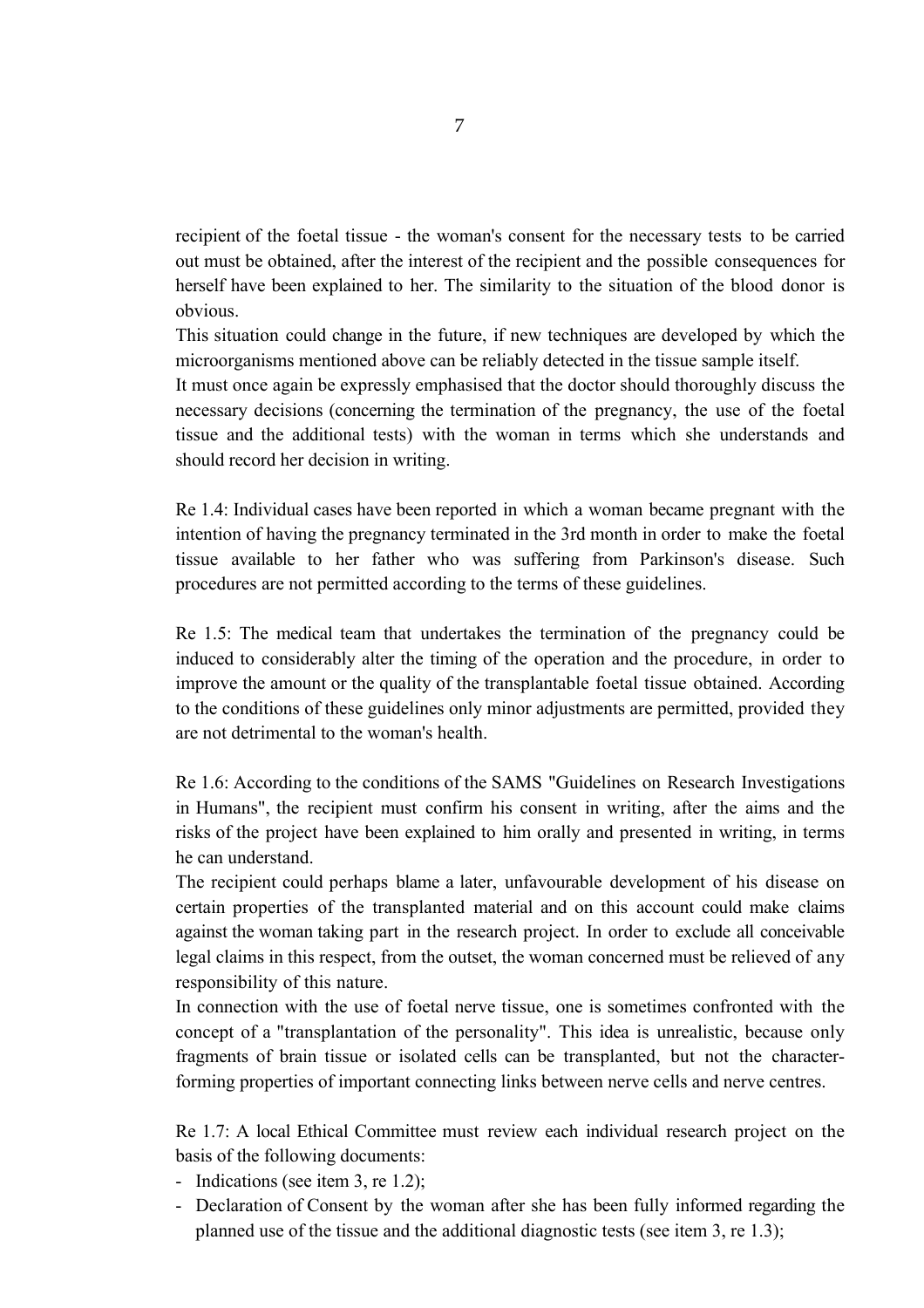- Description of the procedures to be followed by the two medical teams (see item 3, re 1.5);
- Informed consent of the recipient (see item 3, re 1.6);
- Instructions in the study protocol, that the project conforms to the standards applicable for experiments in humans, and in particular to the guidelines of the SAMS on this subject.

The local Ethical Committee draws up a written appraisal for the Coordinator.

Re 1.8: Similar to the refusal to assist in the termination of pregnancy for reasons of conscience, all medical persons have the right to refuse to assist in experimental therapy with foetal tissue.

Re 1.9: If the woman who is participating in the research project and the recipient are treated in the same hospital, it would be relatively easy to know their identities. All the persons involved are therefore to be reminded of their obligation to maintain professional secrecy. Especially in the case of new medical procedures, particularly strict maintenance of secrecy as far as the public domain is concerned is essential.

Re 2.1: The Coordinating Office must ensure that foetal tissue is made available only in accordance with these guidelines. It is possible that the two medical teams, the one that removes the foetal tissue and the other that carries out the transplantation, are already in contact before the planning of a transplantation, for example when they both belong to the same institution. Even in this case they must inform the Coordinator each time foetal tissue is handed over or is used for transplantation, and must submit the above mentioned documents to him so that he can check, approve and archive them.

Re 2.2: Among the various tasks of the Coordinator, particular emphasis has to be placed on the archiving of the documentation.

The long-term storage of the documentation on every transplantation of foetal tissue has three main objectives:

- The transplantation of foetal tissue must be carried out in a clear, transparent manner by doctors who are fully responsible for this procedure.
- The statistical evaluation of the results must facilitate the long-term assessment and lead to improvement in the determination of the possible indications.
- It must be possible, in well-founded cases, to trace back from the recipient of a transplant to the woman participating in the research project who provided the foetal tissue, for example if the medical team responsible for the transplantation come across new scientific facts and information that could be of importance for the health of the woman.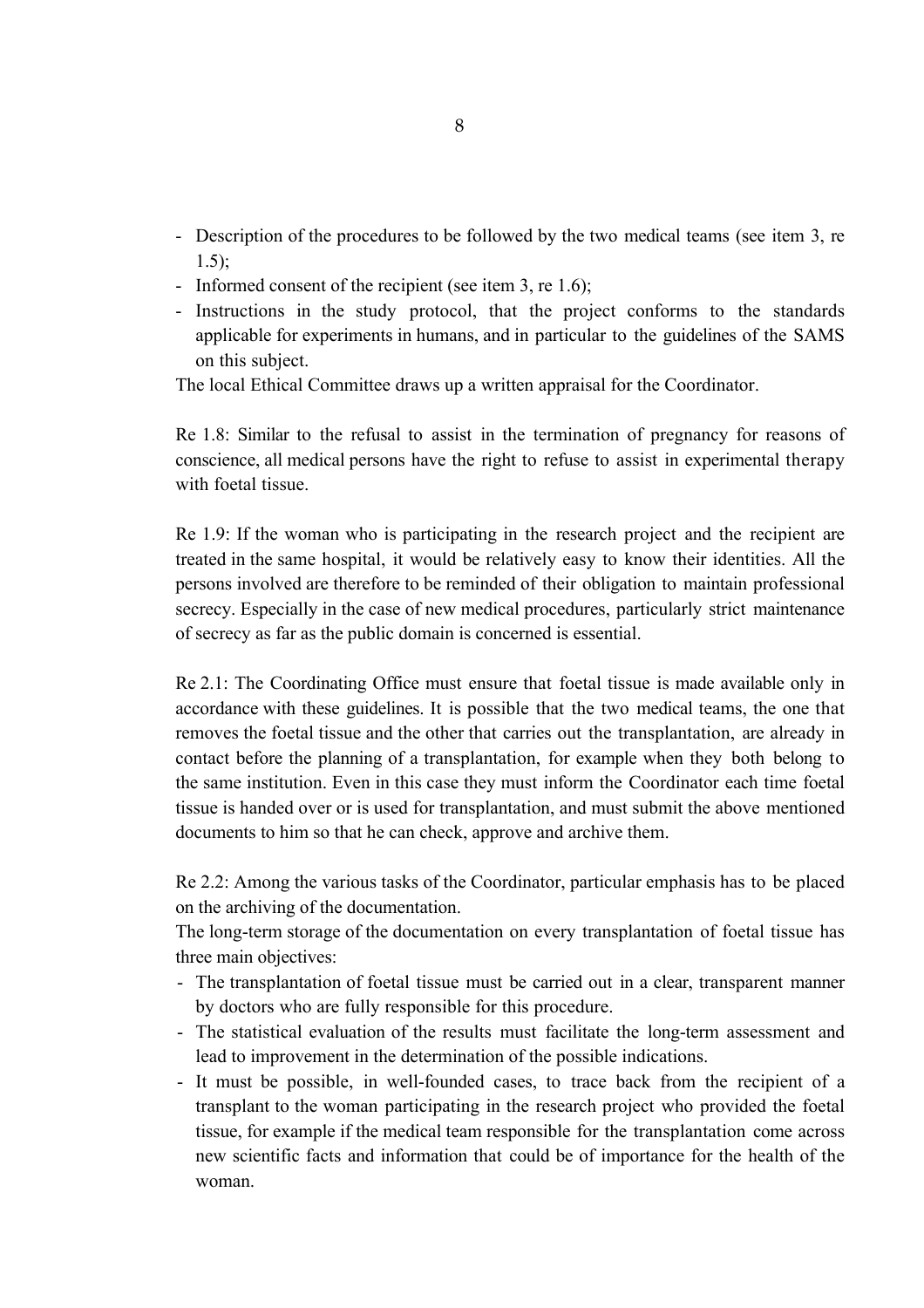*Approved by the Senate of the SAMS on 3.6.1998.*

*Prof. W. H. Hitzig, Zurich Chairman of the Central Ethical Committee*

## **4. LITERATURE REFERENCES**

## **4.1 Guidelines and official texts**

- 1. Ethical guidelines for the use of human embryonic or foetal tissue for experimental and clinical neurotransplantation and research, GJ Boer (on behalf of the Network of European CNS Transplantation and Restoration (NECTAR)) J. Neurol. *242*, 1-13, 1994.
- 2. Report of the Human Foetal Tissue Transplantation Research Panel. Consultants to the Advisory Committee to the Director, Bethesda, Md: National Institutes of Health; 1988:  $1 & 2.$
- 3. Review of the Guidance on the Research Use of Foetuses and Foetal Material ("Polkinghorne Report"). Her Majesty's Stationery Office (HMSO), London, 1989, Cm 762.
- 4. United States Congress, House of Representatives: H.R. 2507 A Bill to amend the Public Health Service Act to revise and extend the programs of the National Institutes of Health, and for other purposes (introduced by Mr. Waxman, June 3, 1991).
- 5. Comité consultatif national d'éthique (National consultative committee of ethics) (France): Avis sur les greffes de cellules nerveuses dans le traitement de la maladie de Parkinson (Report on neurone transplants in the treatment of Parkinson's disease). 16 October 1989.
- 6. Avis concernant des greffes intracérébrales de tissus mésencéphaliques d'embryons humains chez cinq malades parkinsoniens dans un but d'expérimentation thérapeutique (Report concerning intracerebral transplants of mesencephalic tissue from human embryos in five parkinsonian patients, for the purpose of therapeutic research). 13 December 1990.